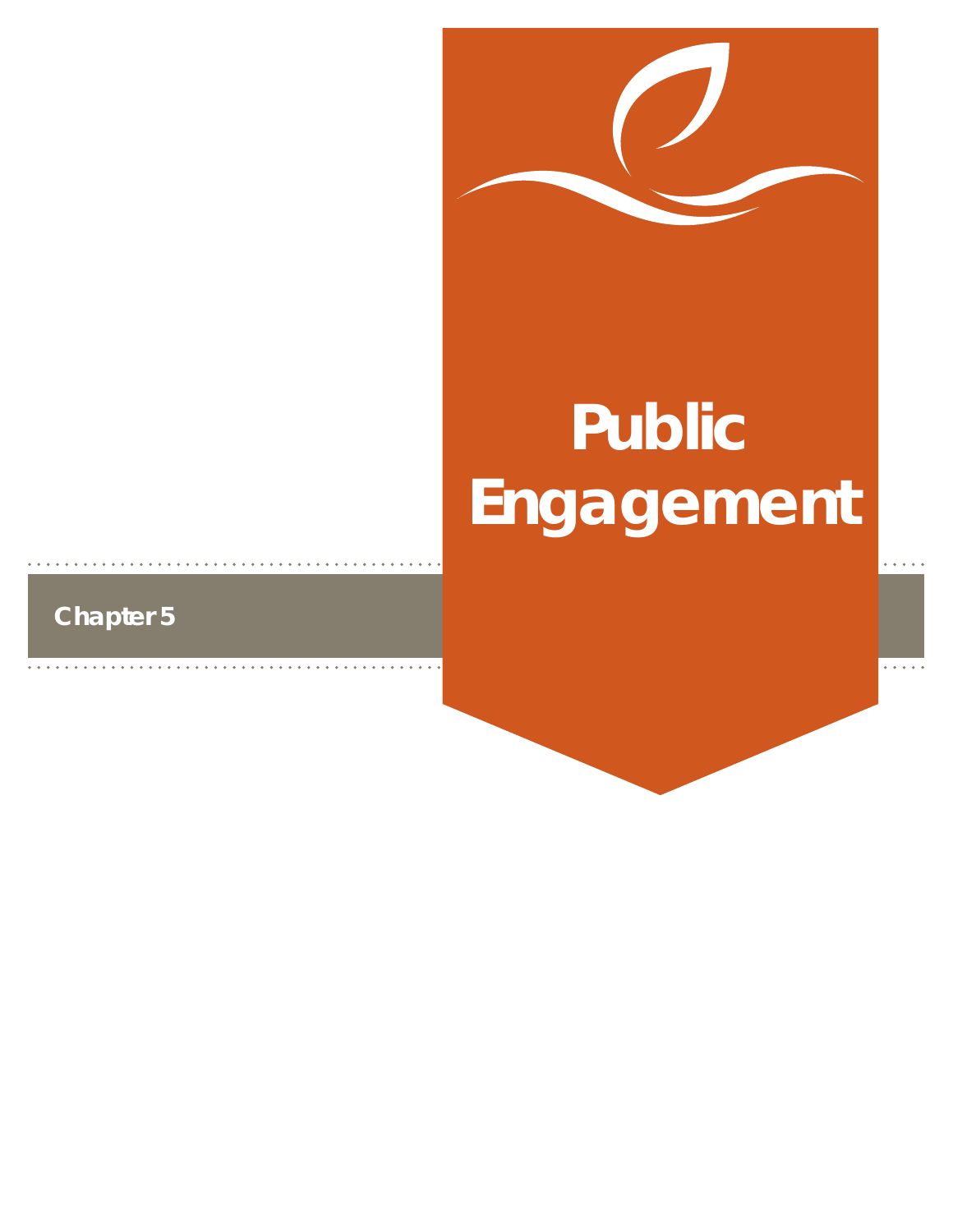# **Public Engagement**

# **Introduction**

The Manhattan Parks and Recreation Strategic Facility Improvement Plan was greatly informed through input, comments, and engagement of citizens. While the focus of this Plan is to identify short, mid, and long-term indoor and outdoor athletic facilities needs, the input received through this process will enable MPRD to better understand from a system-wide perspective what parks and facilities users value most and what unmet needs exist in the community today. This diverse range of user input coupled with the demographic summary, market review, level of service analysis, parks and facilities assessment, and community survey data will enable more informed decisions impacting MPRD to be made by city leaders far beyond the scope of this Plan.

# **Citizens**

Manhattan residents were encouraged to participate in the Plan development process through a variety of avenues. A Public Open House was facilitated early in the process to afford individuals interested in learning more about the overall sequence of the Plan evolution to learn more and express their thoughts and concerns related to existing facilities, unmet needs, and considerations for future parks and facilities improvements. Citizens were invited to several City Commission and Park Board sessions facilitated during the Plan process for updates and discussion.

In addition to formal meetings and sessions, citizens were provided with updates, opportunities to review presentations, announcements, and other Plan-related information on the project web page hosted with the MPRD website.

Lastly, the statistically valid community survey that was administered as part of the Plan process provides a rich balance of broad citizenbased data related to the delivery of parks and recreation facilities and services in Manhattan. See Chapter 6: Community Survey for results and interpretations of this data.

# **Focus Groups**

As part of the public engagement strategy for the Plan, listening sessions with over fifteen focus groups were facilitated to establish a better understanding of opportunities, challenges, and unmet needs for parks and facilities in the City of Manhattan from a diverse range of users. These sessions combined with citizen input and other engagement strategies provided insight and perspective on areas of priority to be addressed in the community survey. Representatives from 187 different leagues, clubs, institutions, not-forprofits, community service entities, religious organizations, health and wellness providers, and arts and humanities were invited to participate in the focus group sessions. Focus groups were organized to group similar activities and interests together and facilitated to enable like-minded entities to share opportunities, challenges, and ideas for improvement together. The following is a summary of discussions with each of the focus groups part of this Plan process: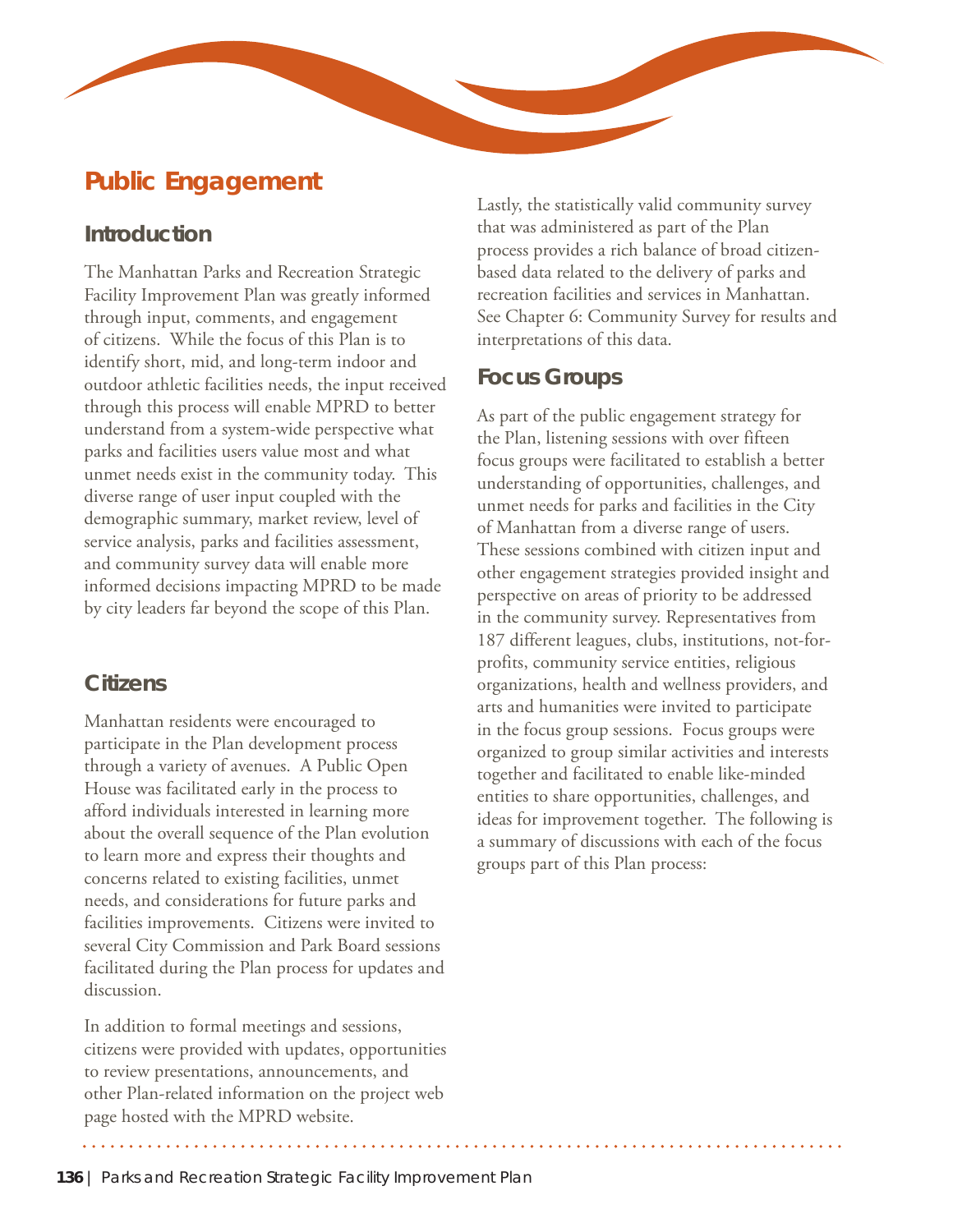

|                                                                          |                                                                        | 1:30-12:45pm 1:00-1:45pm 2:00-2:45pm |                                | 3:00-3:45pm           | 6:00-6:30pm |
|--------------------------------------------------------------------------|------------------------------------------------------------------------|--------------------------------------|--------------------------------|-----------------------|-------------|
|                                                                          |                                                                        |                                      |                                |                       |             |
| 1 Manhattan Parks and Recreation                                         |                                                                        |                                      |                                |                       |             |
| Active Recrustion & Sports Programs                                      | <b>Douglies-</b><br>Tibrisis                                           |                                      |                                |                       |             |
| Arts & Humanities Programs & Activities                                  | Room                                                                   |                                      |                                |                       |             |
| Therapeutic Recreation Programs and Activities<br>2 Sports Tourism       |                                                                        |                                      |                                |                       |             |
| Fieldhouse Project                                                       |                                                                        | Douglass-                            |                                |                       |             |
| Manhattan Ania Sports Council (Manhattan CVB)                            |                                                                        | Tubrian                              |                                |                       |             |
| 3 Baseball/Softball                                                      |                                                                        |                                      |                                |                       |             |
| Amateur Softball Association                                             |                                                                        |                                      |                                |                       |             |
| American Legion Baseball                                                 |                                                                        |                                      |                                |                       |             |
| Grand Slam Sports                                                        |                                                                        |                                      | <b>Dugles</b>                  |                       |             |
| Mametten Breakfast Optimist Club<br>Midwest Sports Productions           |                                                                        |                                      | <b>Library</b><br><b>FLAME</b> |                       |             |
| NBC/Hap Diamont                                                          |                                                                        |                                      |                                |                       |             |
| USSSA                                                                    |                                                                        |                                      |                                |                       |             |
| 4 Besketball/Volleyball                                                  |                                                                        |                                      |                                |                       |             |
| Mannartan Basketball Association                                         |                                                                        |                                      |                                |                       |             |
| Mid America Youth Basketball (MAYE)                                      |                                                                        |                                      | <b>Ling Room</b>               |                       |             |
| Konza Volleyball Club                                                    |                                                                        |                                      |                                |                       |             |
| 4 Riley County                                                           |                                                                        |                                      |                                |                       |             |
| <b>Riley Cramty Staff</b>                                                |                                                                        |                                      | Douglass-                      |                       |             |
|                                                                          |                                                                        |                                      | Eibrary                        |                       |             |
| 6 Disc Golf                                                              |                                                                        |                                      |                                |                       |             |
| Big Red One Disc Golf Club (Fort Riley).<br>Disc Fanatics of Kansa       |                                                                        |                                      |                                |                       |             |
| Goose Grass Disc Goll Club                                               |                                                                        |                                      |                                | <b>Ivnn Room</b>      |             |
| K-State Dire Goll Club                                                   |                                                                        |                                      |                                |                       |             |
| Lumeran Campus Ministry Disc Golf                                        |                                                                        |                                      |                                |                       |             |
| 7 Football/Soccer                                                        |                                                                        |                                      |                                |                       |             |
| Elist Hills Football League                                              |                                                                        |                                      |                                |                       |             |
| Little Apple Football Association                                        |                                                                        |                                      |                                |                       |             |
| Manitaltan Area Football Association                                     |                                                                        |                                      |                                |                       |             |
| First Hills Soccer Club                                                  |                                                                        |                                      |                                | Douglass              |             |
| Global Sports, Inc.                                                      |                                                                        |                                      |                                | Tuaman<br><b>Room</b> |             |
| <b>Jim Nechols</b>                                                       |                                                                        |                                      |                                |                       |             |
| Lotno Soccer Club<br>Little Apple Soccer Club-                           |                                                                        |                                      |                                |                       |             |
| Real Kansas United Soccer Club                                           |                                                                        |                                      |                                |                       |             |
| 8 Religious Organizations                                                |                                                                        |                                      |                                |                       |             |
| Abundant Life Church of God                                              | Manhaltan Baptist Cherch                                               |                                      |                                |                       |             |
| Agapa Family Cliurch                                                     | Manhattan Constian Fellowship                                          |                                      |                                |                       |             |
| Beltiel AME Church                                                       | Manhattan Church of Circist                                            |                                      |                                |                       |             |
| Blue Valley United Methodist Church                                      | Menhattan Friends Church<br>Manhattan Jewish Congnigation              |                                      |                                |                       |             |
| Colvary Chapel Manhattan<br>Calvary United Methodist Church              | Manhattan Mennontle Church                                             |                                      |                                |                       |             |
| Christ Fellowship Church                                                 | Manhattan Wesleyan                                                     |                                      |                                |                       |             |
| Christ Lutheran Church                                                   | Maant Zian Church of God                                               |                                      |                                |                       |             |
| Christ the Redeemer Church                                               |                                                                        | New Life Pentecostal Church          |                                |                       |             |
| Christian Disciples Fellowship                                           | Ogden Baphst Church                                                    | New Hope Community Church            |                                |                       |             |
| Christian Science Church                                                 | Ogden Bible Church                                                     |                                      |                                |                       |             |
| Church of Jesus Christ of Latter-Day Sainty.                             | Quage Christian Church                                                 |                                      |                                |                       |             |
| College Avenue United Methodist Church<br>College Heights Baptist Church | Peace Lutheran Church                                                  |                                      |                                |                       |             |
| Commonly of Christ Church                                                | Plignin Baptist Church                                                 |                                      |                                |                       |             |
| Crestview Christian Church                                               |                                                                        | Saint Francis Episcopal Ministry     |                                |                       |             |
| Emmanuel Southern Baptist Church                                         | Saint Luke's Lutheran Orunch<br>Sant Mary Magdalene Orthodox Chinelian |                                      |                                |                       |             |
| Faith Bagest Church                                                      | Mission                                                                |                                      |                                |                       |             |
| Earth Evangelical Free Church-                                           | Saint Paul's Episcopal Charch                                          |                                      |                                |                       | Douglass-   |
| Fellowship Temple                                                        | Sedalia Community Church                                               |                                      |                                |                       | Tubman      |
| First Assembly of God                                                    | Seven Doines Catholic Church                                           |                                      |                                |                       | Room        |
| First Baptist Church of Manhattan                                        | Sevenin Day Adventist Church                                           |                                      |                                |                       |             |
| First Christian Church<br>First Church of the Nazarene                   | St. Isidore's Catholic Student Center<br>St Lukes Lutheran Church      |                                      |                                |                       |             |
| First Congregational Charch                                              | St. Thomas More Catholic Church                                        |                                      |                                |                       |             |
| First Free Methodist of Manhattan                                        | <b>Trinity Canton</b>                                                  |                                      |                                |                       |             |
| First Lutheran Church                                                    | Trinly Presbylerian Church                                             |                                      |                                |                       |             |
| First Prosbytesian Church of Marchatter.                                 | Unitation-Universelast Fellowship of                                   |                                      |                                |                       |             |
| First United Methodist Church                                            | Manhaitan<br>United Penkicasial Church                                 |                                      |                                |                       |             |
| Graci Baplini Churchi<br>Harvest Baglist Church                          | Ullity Church of Manhattan                                             |                                      |                                |                       |             |
| Harvest Fellowship                                                       | University Christian Church                                            |                                      |                                |                       |             |
| Hope Lutheran Church                                                     |                                                                        |                                      |                                |                       |             |
|                                                                          | Vinlage Falth Church                                                   |                                      |                                |                       |             |
| <b>Idilfas MHK</b>                                                       |                                                                        | Vineyard Community Church            |                                |                       |             |
| Istamic Center of Menhattan                                              | The Woll                                                               |                                      |                                |                       |             |
| Korean Church of Manhattan                                               | Westview Community Church<br>Word of Failh Family Church               |                                      |                                |                       |             |
| Korean Presbytenen Courcil                                               |                                                                        | Zeandele Continuity Church           |                                |                       |             |
| Living Water Ranch Church<br>Living Word Church                          | Voung Life Manhettan<br>Central Kansas Youth for Christ                |                                      |                                |                       |             |

|                                                                                 | 7:03-7.45ith.               |                               | 8.15-83km 9.15.1810am 0.00-10 45im 1.00-11-15am 2.00-12-15pm 12-45-1.30pm |                      |                   |                     |  |
|---------------------------------------------------------------------------------|-----------------------------|-------------------------------|---------------------------------------------------------------------------|----------------------|-------------------|---------------------|--|
| 9 Manhattan High School Athletics                                               |                             |                               |                                                                           |                      |                   |                     |  |
| Baveball                                                                        |                             |                               |                                                                           |                      |                   |                     |  |
| Baketal                                                                         |                             |                               |                                                                           |                      |                   |                     |  |
| Bowling                                                                         |                             |                               |                                                                           |                      |                   |                     |  |
| Cross Country<br>Golf                                                           | <b>MHS M</b>                |                               |                                                                           |                      |                   |                     |  |
| Scoper                                                                          | <b>Manning The</b><br>Marit |                               |                                                                           |                      |                   |                     |  |
| Stihal                                                                          | High School                 |                               |                                                                           |                      |                   |                     |  |
| Swim and Dive                                                                   | Mari @ 646                  |                               |                                                                           |                      |                   |                     |  |
| Toyota                                                                          | <b>Richard</b> car          |                               |                                                                           |                      |                   |                     |  |
| Track & Furch                                                                   |                             |                               |                                                                           |                      |                   |                     |  |
| Wonting                                                                         |                             |                               |                                                                           |                      |                   |                     |  |
| KSHSAA                                                                          |                             |                               |                                                                           |                      |                   |                     |  |
| 18 Collegiate Athletica Programs                                                |                             |                               |                                                                           |                      |                   |                     |  |
| K-State CrossFit                                                                |                             | <b>TARGET</b>                 |                                                                           |                      |                   |                     |  |
| <b>KSU Recreator Services</b>                                                   |                             | <b>ALL FINDER</b>             |                                                                           |                      |                   |                     |  |
| KSU Sports Civilia                                                              |                             | <b>DA-Times</b>               |                                                                           |                      |                   |                     |  |
| Manfolder Area Toulescal College                                                |                             | <b>Lard To</b>                |                                                                           |                      |                   |                     |  |
| Marheltán Chitalain College                                                     |                             |                               |                                                                           |                      |                   |                     |  |
| 11 K-12 Athletics Programs (Shared Facilities)                                  |                             |                               |                                                                           |                      |                   |                     |  |
| Chief (Homesthool Group)                                                        |                             |                               |                                                                           |                      |                   |                     |  |
| Flint Hills O'Higher School.                                                    |                             |                               |                                                                           |                      |                   |                     |  |
| Finit Hills Job Copy                                                            |                             | <b>HIGLIS</b><br><b>THEFT</b> |                                                                           |                      |                   |                     |  |
| Mannaton Calholic Sciecces<br>USD 383 Assaura/Activities                        |                             |                               |                                                                           |                      |                   |                     |  |
|                                                                                 |                             |                               |                                                                           |                      |                   |                     |  |
| 12 Swimming<br>K-State Natatorum                                                |                             |                               | <b>BUT</b>                                                                |                      |                   |                     |  |
| Minhatta: Marina Swin Team                                                      |                             |                               | <b>Anti Limma</b>                                                         | <b>BACH</b>          |                   |                     |  |
| <b>UFM</b>                                                                      |                             |                               |                                                                           | <b>Car</b><br>a      |                   |                     |  |
| 13 Trail Users (Bicycling/Kunning)                                              |                             |                               |                                                                           |                      |                   |                     |  |
| Bad Goat Racing (mountain & cyclocross)                                         |                             |                               |                                                                           |                      |                   |                     |  |
| By Poppi Bloycle Corpuny                                                        |                             |                               |                                                                           |                      |                   |                     |  |
| Dirty Apple Blee Polo                                                           |                             |                               |                                                                           |                      |                   |                     |  |
| First Hills Area Blue Club                                                      |                             |                               |                                                                           |                      |                   |                     |  |
| Outdoor Club (Bityphit), cantaining, miling)                                    |                             |                               | $= M$                                                                     |                      |                   |                     |  |
| The Particular                                                                  |                             |                               | <b>Drames</b>                                                             | <b>Doug</b>          |                   |                     |  |
| Trepress Cycleg Farm                                                            |                             |                               | m.                                                                        | <b>Lightney</b><br>٨ |                   |                     |  |
| Florelia renses Runing Club                                                     |                             |                               |                                                                           |                      |                   |                     |  |
| <b>Grecoving Ran</b>                                                            |                             |                               |                                                                           |                      |                   |                     |  |
| Menhetten Cross Gounty Club,                                                    |                             |                               |                                                                           |                      |                   |                     |  |
| Mannettay Russey Consany                                                        |                             |                               |                                                                           |                      |                   |                     |  |
| Manhaltan Track Club                                                            |                             |                               |                                                                           |                      |                   |                     |  |
| 14 Private Service Providers                                                    |                             |                               |                                                                           |                      |                   |                     |  |
| <b>Adolf Booldings</b>                                                          |                             |                               |                                                                           |                      |                   |                     |  |
| <b>Barr Fitteres</b>                                                            |                             |                               |                                                                           |                      |                   |                     |  |
| Body First Timms & Fitness Comer                                                |                             |                               |                                                                           |                      |                   |                     |  |
| Cross Fit 785                                                                   |                             |                               |                                                                           |                      |                   |                     |  |
| Cross Fill Marin                                                                |                             |                               |                                                                           |                      |                   |                     |  |
| Cross Fil Mest                                                                  |                             |                               |                                                                           |                      |                   |                     |  |
| Get Main DrossFill                                                              |                             |                               |                                                                           |                      | Tuesday           |                     |  |
| Manhatter Gymnastics Academy                                                    |                             |                               |                                                                           |                      | <b>PEARS</b>      |                     |  |
| <b>Max Fitness</b>                                                              |                             |                               |                                                                           |                      |                   |                     |  |
| Maxman Performance                                                              |                             |                               |                                                                           |                      |                   |                     |  |
| <b>Pho Finest</b><br>Wildcall Golf and Freeess                                  |                             |                               |                                                                           |                      |                   |                     |  |
| Widwood Zipline Pain                                                            |                             |                               |                                                                           |                      |                   |                     |  |
|                                                                                 |                             |                               |                                                                           |                      |                   |                     |  |
| 15 Health, Wellness & Therapeutic Recreation<br><b>Bu Lakes Development Co.</b> |                             |                               |                                                                           |                      |                   |                     |  |
| Mannetter Special Olympics                                                      |                             |                               |                                                                           |                      |                   |                     |  |
| K-Sale Drems Therapy                                                            |                             |                               |                                                                           |                      |                   |                     |  |
| Rivy County Servor Service Center                                               |                             |                               |                                                                           |                      | <b>King Brand</b> |                     |  |
| KSU-RMy County Externion                                                        |                             |                               |                                                                           |                      |                   |                     |  |
| Marcy Regional Health Civille                                                   |                             |                               |                                                                           |                      |                   |                     |  |
| Riey Contry Health Department                                                   |                             |                               |                                                                           |                      |                   |                     |  |
| 16 Arts & Humanities                                                            |                             |                               |                                                                           |                      |                   |                     |  |
| Arts & Normalities Association of MAXA inter-                                   |                             |                               |                                                                           |                      |                   |                     |  |
| K-Sian Performing A III                                                         |                             |                               |                                                                           |                      |                   |                     |  |
| KrStele Union Program Council                                                   |                             |                               |                                                                           |                      |                   |                     |  |
| Manhalan Aris Cerran                                                            |                             |                               |                                                                           |                      |                   |                     |  |
| MHS Parkerming July Desertment                                                  |                             |                               |                                                                           |                      |                   |                     |  |
| Gold Orchwards                                                                  |                             |                               |                                                                           |                      |                   | <b>Fing Algorit</b> |  |
| <b>Municipal Borch</b>                                                          |                             |                               |                                                                           |                      |                   |                     |  |
| <b>Base Darce Study.</b>                                                        |                             |                               |                                                                           |                      |                   |                     |  |
| Contra Dance Group - dances @ County - y H                                      |                             |                               |                                                                           |                      |                   |                     |  |
| Drapavini Milionesta Distores                                                   |                             |                               |                                                                           |                      |                   |                     |  |
| Rind Dale's Dateom                                                              |                             |                               |                                                                           |                      |                   |                     |  |
| Washington Daniel Studio                                                        |                             |                               |                                                                           |                      |                   |                     |  |
| 17 Constructly Service Organizations/Providers                                  |                             |                               |                                                                           |                      |                   |                     |  |
| Big Brztters/Big Sones of Marhattan                                             |                             |                               |                                                                           |                      |                   |                     |  |
| Boys and Gift Club                                                              |                             |                               |                                                                           |                      |                   |                     |  |
| Bry Score                                                                       |                             |                               |                                                                           |                      |                   |                     |  |
| <b>Framma Order of Eagles</b>                                                   |                             |                               |                                                                           |                      |                   |                     |  |
| Gi Soun                                                                         |                             |                               |                                                                           |                      |                   |                     |  |
| Grandconvice Raising Grandchildren Support Da                                   |                             |                               |                                                                           |                      |                   |                     |  |
| Grossy Mannetas Commonly Foundation                                             |                             |                               |                                                                           |                      |                   |                     |  |
| Lions Outs (Mannettan)                                                          |                             |                               |                                                                           |                      |                   | <b>Tagran</b>       |  |
| Lione Club (Suntiawer)                                                          |                             |                               |                                                                           |                      |                   |                     |  |
| Mantallian Jaycess                                                              |                             |                               |                                                                           |                      |                   |                     |  |
| Minfolder Guard Club                                                            |                             |                               |                                                                           |                      |                   |                     |  |
| Manfattan Solar Kiwania Club                                                    |                             |                               |                                                                           |                      |                   |                     |  |
| <b>Manhottan Pittery Club</b>                                                   |                             |                               |                                                                           |                      |                   |                     |  |
| Settena Evering Club                                                            |                             |                               |                                                                           |                      |                   |                     |  |
| Setona Luxonian Cub                                                             |                             |                               |                                                                           |                      |                   |                     |  |
| LFM                                                                             |                             |                               |                                                                           |                      |                   |                     |  |
| 18 City Manager's Office                                                        |                             |                               |                                                                           |                      |                   |                     |  |
|                                                                                 |                             |                               |                                                                           |                      |                   |                     |  |

Focus groups provide a deeper understanding of opportunities, challenges, and unmet needs for parks and facilities in the Manhattan Community.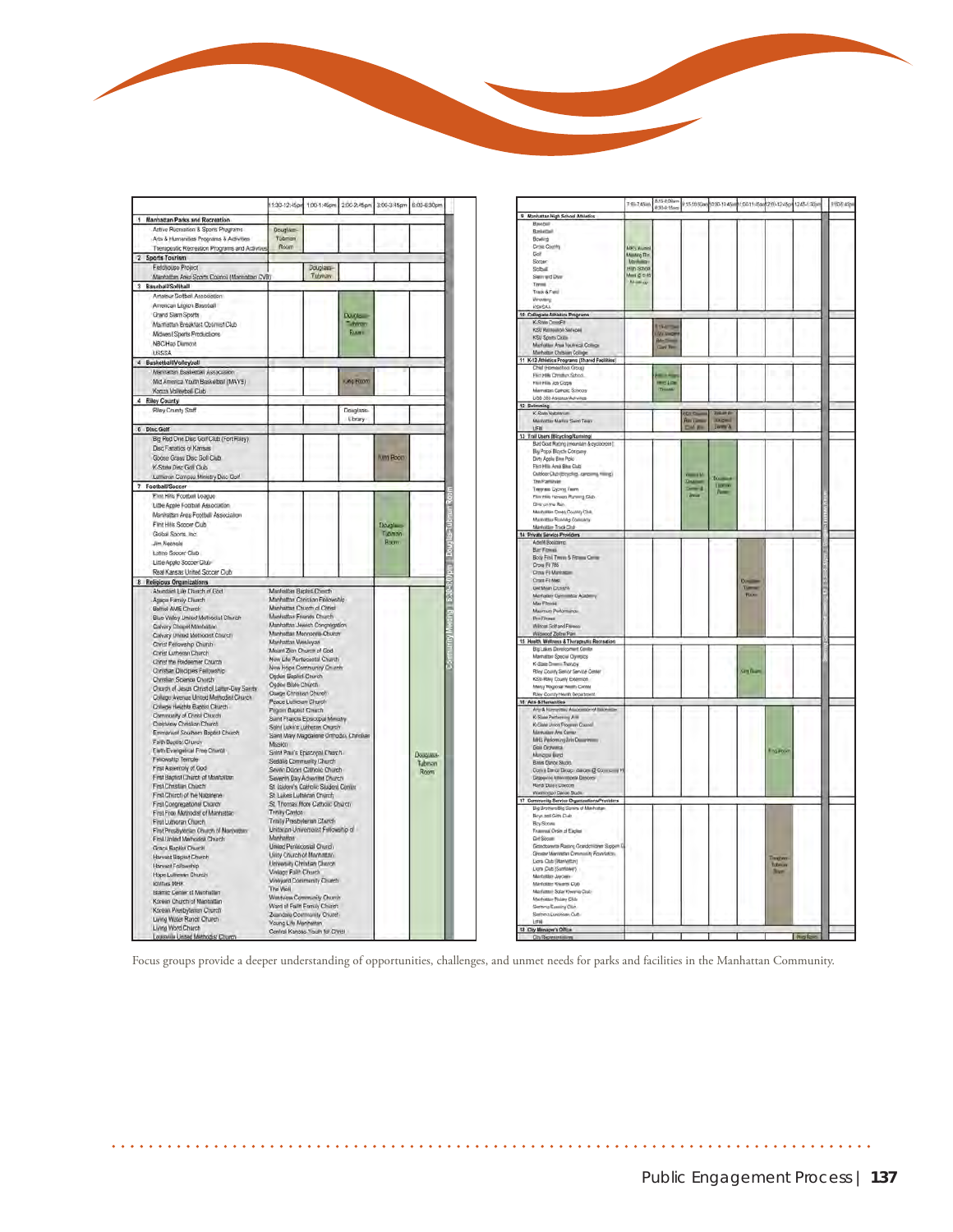#### **MPRD Staff**



MPRD Staff maintain outdoor and indoor parks and recreation facilities and provide recreational

programming to the Manhattan community. For this group the general consensus is that the City provides an adequate quantity of outdoor recreation fields and amenities to meet needs in the community, but the poor quality of these facilities adversely impacts the ability of MPRD to maximize services to the community. The group shares similar concerns related to the poor quality of indoor recreation spaces provided by the City to the community, but also is challenged by the limited quantity of adequate indoor recreation space provided by the City and available for MPRD programming.

The majority of outdoor recreation programs offered by MPRD are accommodated at facilities within parks owned, maintained, and operated by the City. The poor quality of many of these fields, courts, and facilities adversely impacts MPRD ability to maximize program offerings to the community and often presents scheduling challenges to serve current programs. Wet fields, poor drainage, excessive use, and limited maintenance resources result in frequent and extended programming delays, cancellations, and scheduling challenges due to field conditions. Improvements to playing field surfaces and field lighting at the most frequently utilized parks – Frank Anneberg Park, CiCo Park, and City Park would greatly enhance MPRD abilities to more adequately serve current programming needs and expand program offerings to the Manhattan

community in the future.

MPRD provides community programming in several City owned, maintained, and operated facilities. Community House, City (Peace Memorial) Auditorium, Douglass Community Center, and the Roundhouse provide indoor spaces for a variety of community programs. The size and poor condition of each of these facilities limits the type and capacity of usage that can be accommodated in the spaces.

The majority of indoor recreation programs offered by MPRD are accommodated in USD 383 school gymnasium spaces. The limited size of elementary school gymnasiums often presents challenges to maximizing effective delivery of these programs. Usage of elementary school gymnasiums by the City for programming is coordinated directly with Principals, which can present scheduling conflicts that result in City program times and/or locations being adjusted – reflecting poorly on MPRD.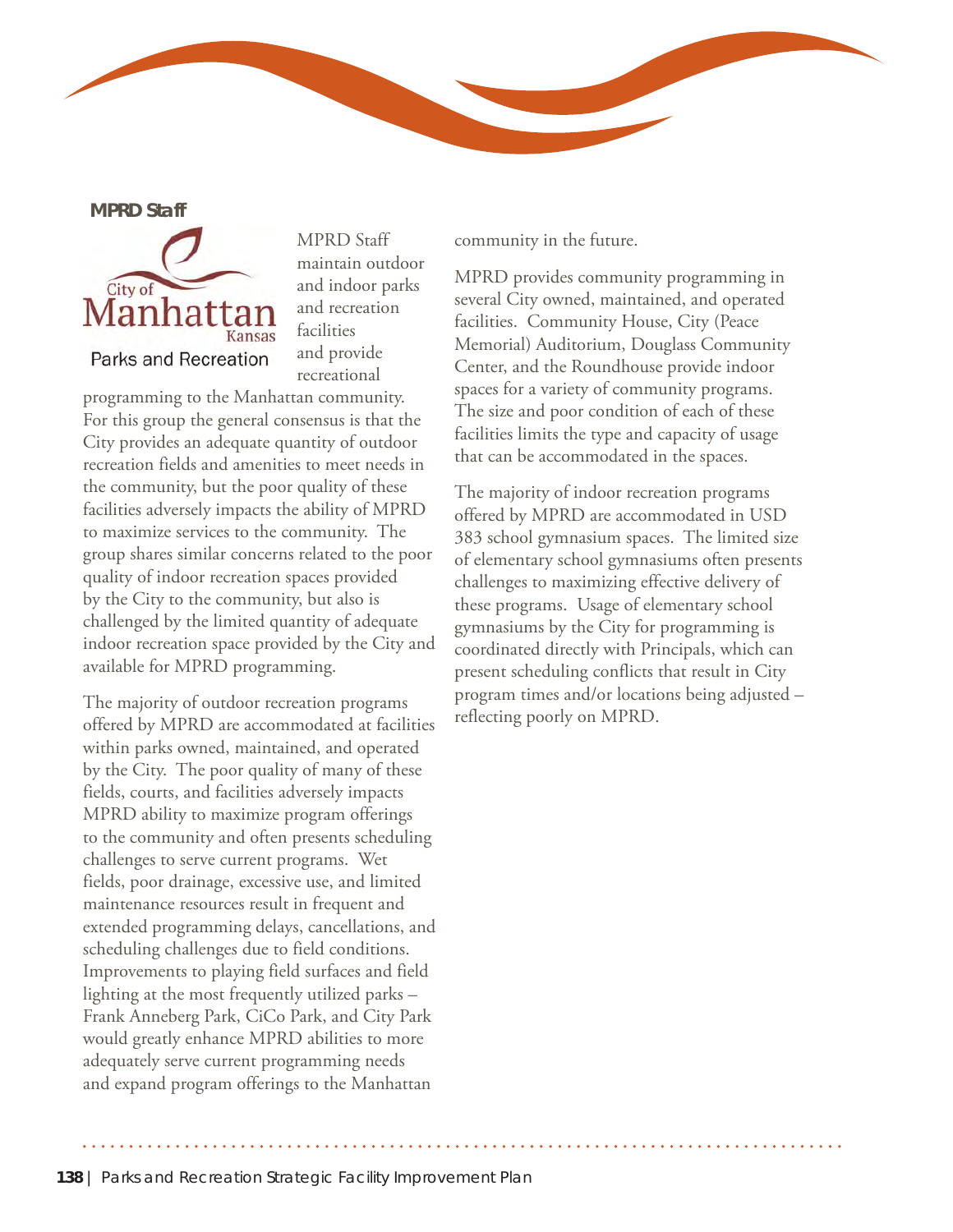#### **Sports Tourism**



The sports tourism focus group expressed enthusiasm and excitement for Manhattan's capacity

to attract sport activities to the community that net a positive impact on area businesses. Participation rates in competitive sports and traveling teams have continued to grow in

Manhattan and across the state of Kansas. The group believes hotel room capacity exists for large weekend events and tournaments to be hosted in Manhattan.



However several challenges to hosting events in Manhattan exist – such as scheduling conflicts with K-State events, conferences, and other regional activities, lack of quantity and quality of sports facilities available in Manhattan coupled with limited access to existing facilities, and competition from other communities with higher quality facilities and amenities.

#### **Baseball/Softball**



Many different organizations and leagues provide baseball and softball programming to the Manhattan community in

addition to MPRD. This presents Manhattan residents with a diverse range of options when selecting a service provider for these activities. However, challenges exist to delivering these services due inadequate quality of facilitiesspecifically during wet conditions. Practices and games for recreational leagues are accommodated at facilities throughout the Manhattan park system. Manhattan-based competitive teams in

general practice at facilities or open space within the Manhattan park system, but the majority of games are played outside of Manhattan due to lack of facility



availability. No indoor space is currently available for softball or baseball training during the winter months. The baseball and softball group expressed challenges with hosting recreational and competitive baseball or softball tournaments at Manhattan park facilities due to the existing quality of facilities and limited maintenance staff support during events.

#### **Basketball/Volleyball**



The basketball and volleyball organizations providing services to the Manhattan community equally expressed the most

challenging aspect of their programs is availability and accessibility to indoor gymnasium space for practices and games. The majority of these non-MPRD programs are utilizing USD 383 gymnasium spaces, outside of School District events and MPRD programming. Several volleyball teams do have limited access to K-State gymnasium facilities for practice purposes, but most games are played outside of Manhattan due to lack of gymnasium space.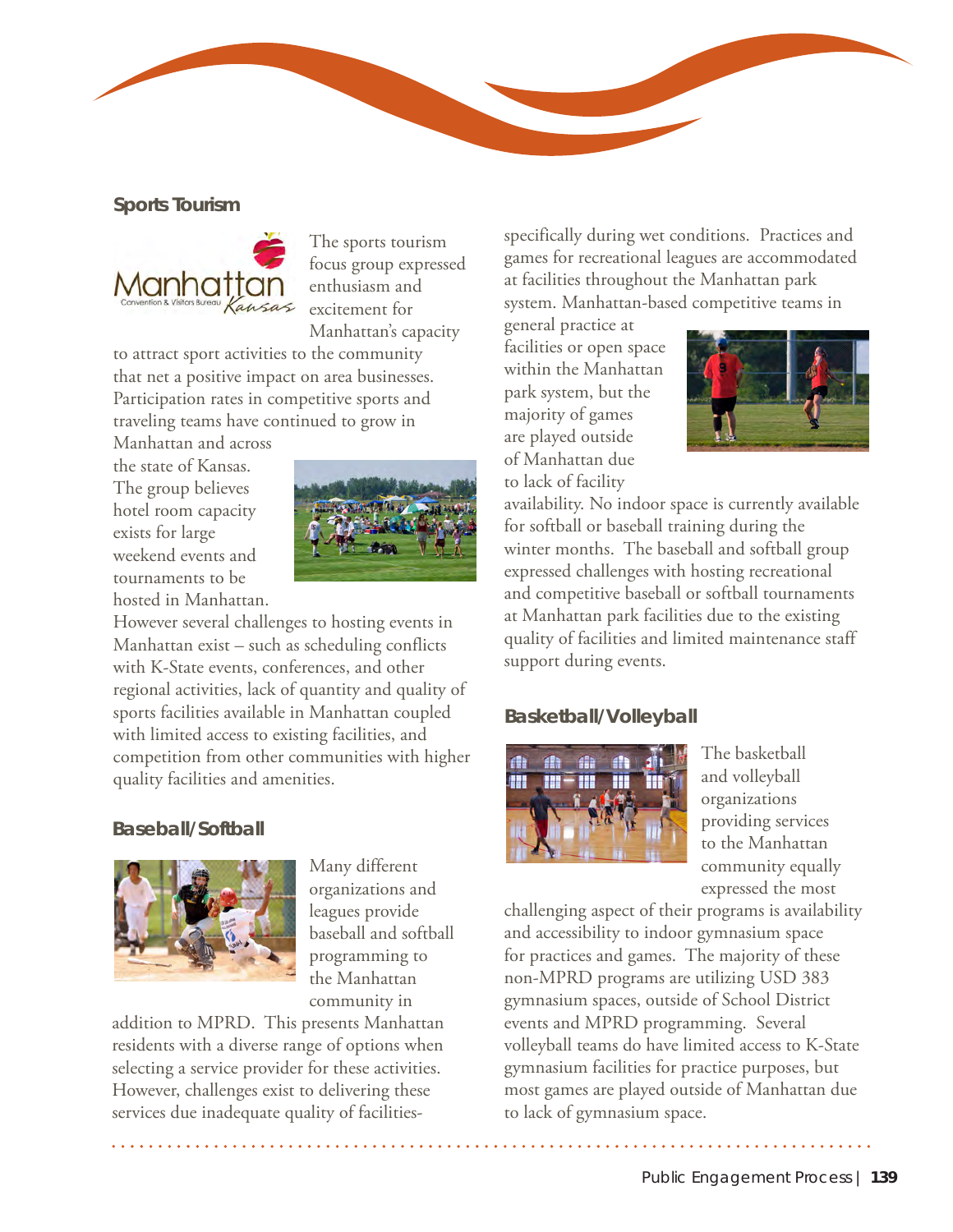

Additionally, Douglass Center is the only indoor facility in Manhattan accessible to citizens for drop-in basketball play and no



indoor facilities in exist in Manhattan accessible to citizens for drop-in volleyball play.

#### **Riley County**



The existing relationship between Riley County and City of Manhattan to maximize park resources at CiCo Park and Fairmont

Park to citizens have been successful in the past and should be leveraged for future benefits as well. The County Parks and Recreation capital improvement budget is limited. The group indicated an interconnected County-wide trail study would be helpful to connect communities, greenways, and other destination points throughout the region. Additionally, the group noted establishment of a not-for-profit land holding entity would be beneficial as Manhattan continues to grow and expand to acquire and/ or accept land donations and maintain these holdings until such time the County or City was prepared to convert the properties into parks, greenways, trails, or other publicly accessible spaces.

**Disc Golf**



The disc golf group indicated participation in the sport has been growing in Manhattan and throughout the state of Kansas in recent years. Warner

Park and Fairmont Park are the official disc golf facilities within the City. CiCo Park provides an objects course (no baskets) and University Park provides an unofficial practice area. Tuttle Creek State Park, north of Manhattan also provides disc golf facilities to the region. The group would like to see the existing 9-hole course at Warner Park expanded to 18-holes and is prepared to assist with fund raising and/or construction of these improvements. Permanent restroom facilities at Warner Park are desired as well. Expanded disc golf facilities within the community would greatly enhance the ability of disc golf groups to host larger, more frequent tournaments.

## **Football/Soccer**



Football and soccer programs are offered to Manhattan citizens through a variety of leagues, associations and clubs. This

presents Manhattan residents with a diverse range of options when selecting a service provider for these activities. However, challenges exist to delivering these services due to the inadequate quality of facilities – specifically during wet conditions. Practices and games for recreational leagues are accommodated at facilities throughout the Manhattan park system as well as available open space on other public and private properties.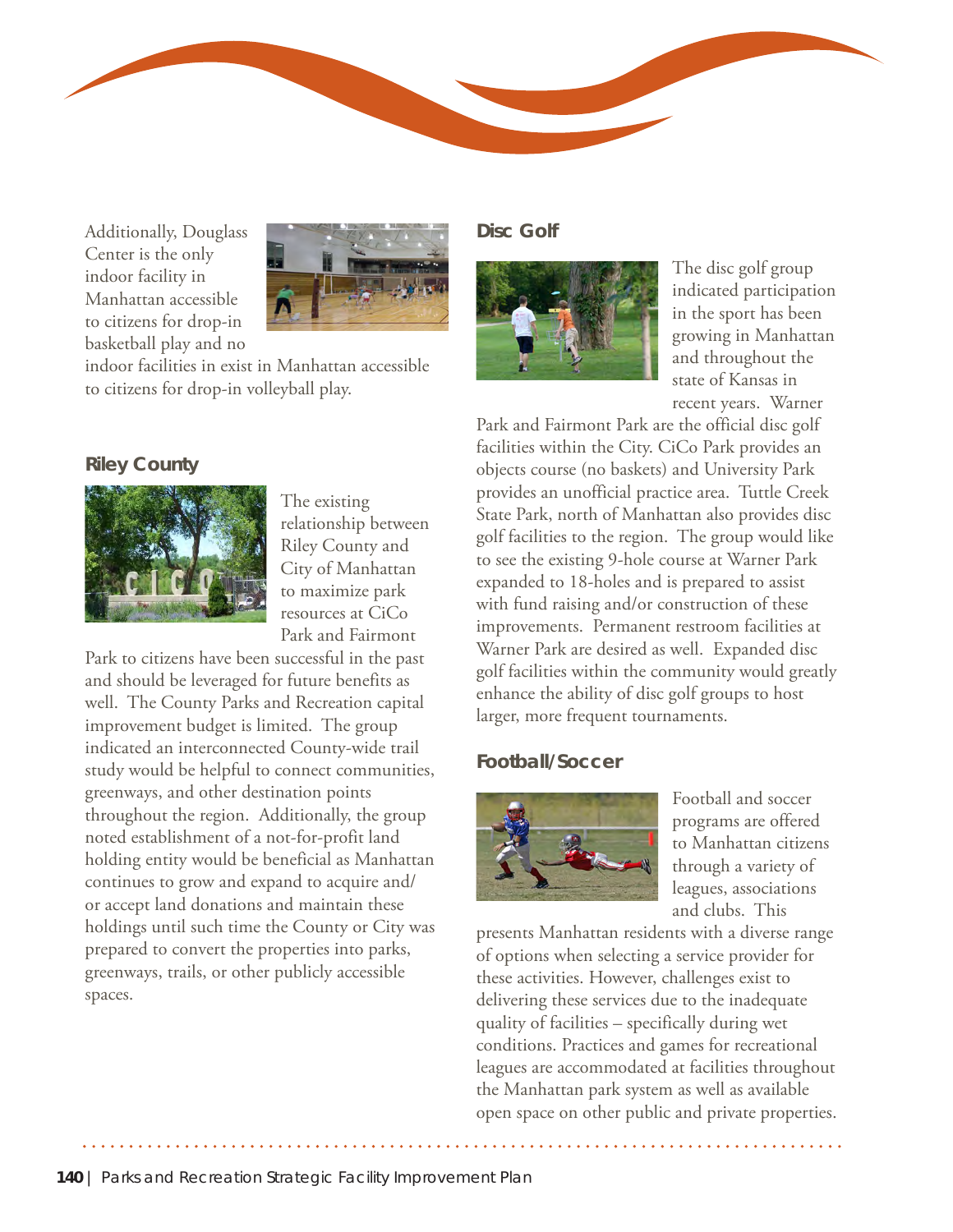The Fairmont Park fields are heavily used, but lack of storage and potable drinking water at the Park is a challenge. Some football



groups currently have access to K-State facilities for practices and games. Coaching and field maintenance is typically provided by volunteers, which can be problematic. No indoor space is currently available in the community for football or soccer training during the winter months. If future improvements to convert natural turf fields to synthetic turf are pursued by the City, consideration should be given to having permanent inlaid markings for soccer and football.

#### **Religious Organizations**



Several religious organizations indicated usage of City Park and CiCo Park in the past for church events as well as Keats Park, a Riley County

Park. Availability of restrooms at City Park beyond the Pavilion is a challenge and the group expressed the idea of making the Aquatic Center restrooms available to Park users during events. Churches that have gymnasium and/or flexible indoor recreation rooms indicated those spaces are typically being fully utilized during evening and weekends and do not have any capacity for additional programming in these spaces. Several churches noted their congregations would benefit greatly from additional indoor multipurpose spaces being available and accessible within the community for potlucks, meetings, recreation activities, and other church events.

#### **Manhattan High School Athletics**

The MHS Athletics group included representatives from baseball, cross country, tennis, basketball, soccer, and swimming programs. The group noted the shared-use facilities agreement between USD 383 and the City of Manhattan has provided reciprocal benefits to each entity as well as residents over time and continuation of this positive relationship should be embraced and strengthened in the future to maximize resources available to the public.

#### *Baseball*



In general the field facilities utilized by MHS baseball at Eisenhower Complex meet the baseball needs of the program. The Complex is

owned and largely maintained by the City. The amount of parking available at the facility is inadequate and presents several challenges during games and events. Future consideration should be given to increasing the amount of parking available at the Complex as well as converting the competition field to synthetic turf and improvements to the backstop system. No indoor space is currently available in the community for baseball training during the winter months.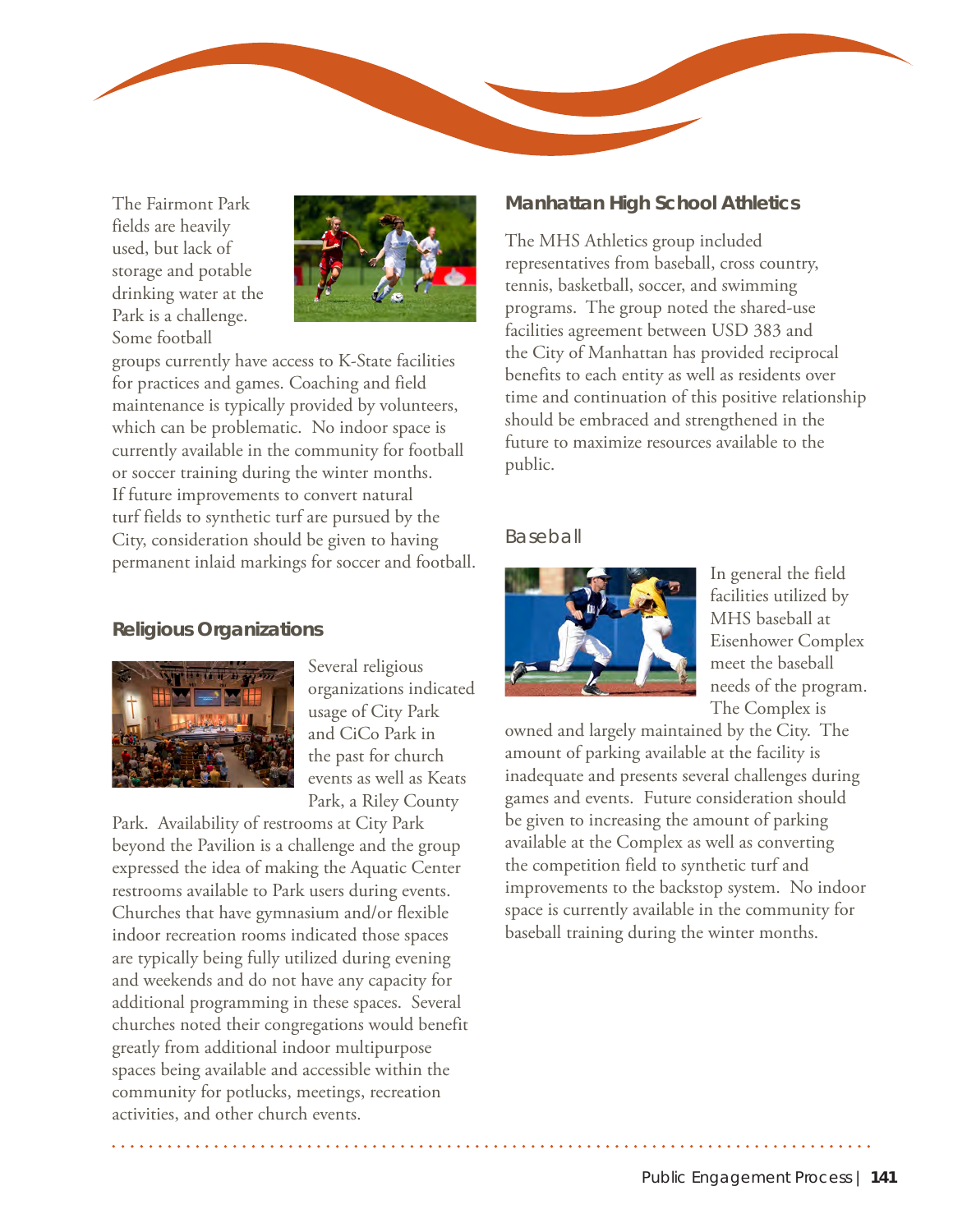

#### *Cross Country*



The cross country program trains at Warner Park, Anneberg Park, Northeast Park and others areas throughout the City

of Manhattan. Lack of permanent restrooms at Warner Park is a challenge – specifically when MHS hosts meets at the Park. Future consideration should be given to constructing permanent restrooms at Warner Park for use during practices and meets. Cross country participants train year-round and would greatly benefit from having access to an indoor running track.

#### *Tennis*



The outdoor facilities accessible to the MHS tennis program at the High School, City Park, and CiCo Park are in poor condition. The poor condition of existing

courts in the community coupled with the lack of a single location with a minimum of nine courts negatively impacts the ability for Manhattan to host tennis summer camps and tournaments. The School District is landlocked at the High School with limited space for expansion of the existing four courts at that location. The tennis program would greatly benefit from a nine court complex with access to permanent restrooms, a central shaded area and adequate parking for regular practices, meets, camps, and tournaments.

#### *Basketball*



The MHS basketball programs are accommodated primarily through usage of USD 383 indoor gymnasium facilities, although

the gymnasium at City Auditorium is utilized occasionally for summer camps and clinics. Offseason training for participants is challenging due to lack of available and accessible indoor gymnasium space in the Manhattan community. MHS basketball programs as well as youth development programs would greatly benefit from additional gymnasium space availability within the community.

#### *Soccer*



The majority of MHS soccer practices and games are accommodated on the synthetic turf field at Bishop Stadium. The alternative back-up facility for MHS

soccer programs is Griffith Park. Participants at the high school level consistently express concerns regarding poor quality of soccer fields in the Manhattan community leading to availability challenges ultimately resulting in inadequate youth development within the sport. Winter conditioning and training for participants is a major challenge due to lack of available and accessible indoor space in the community.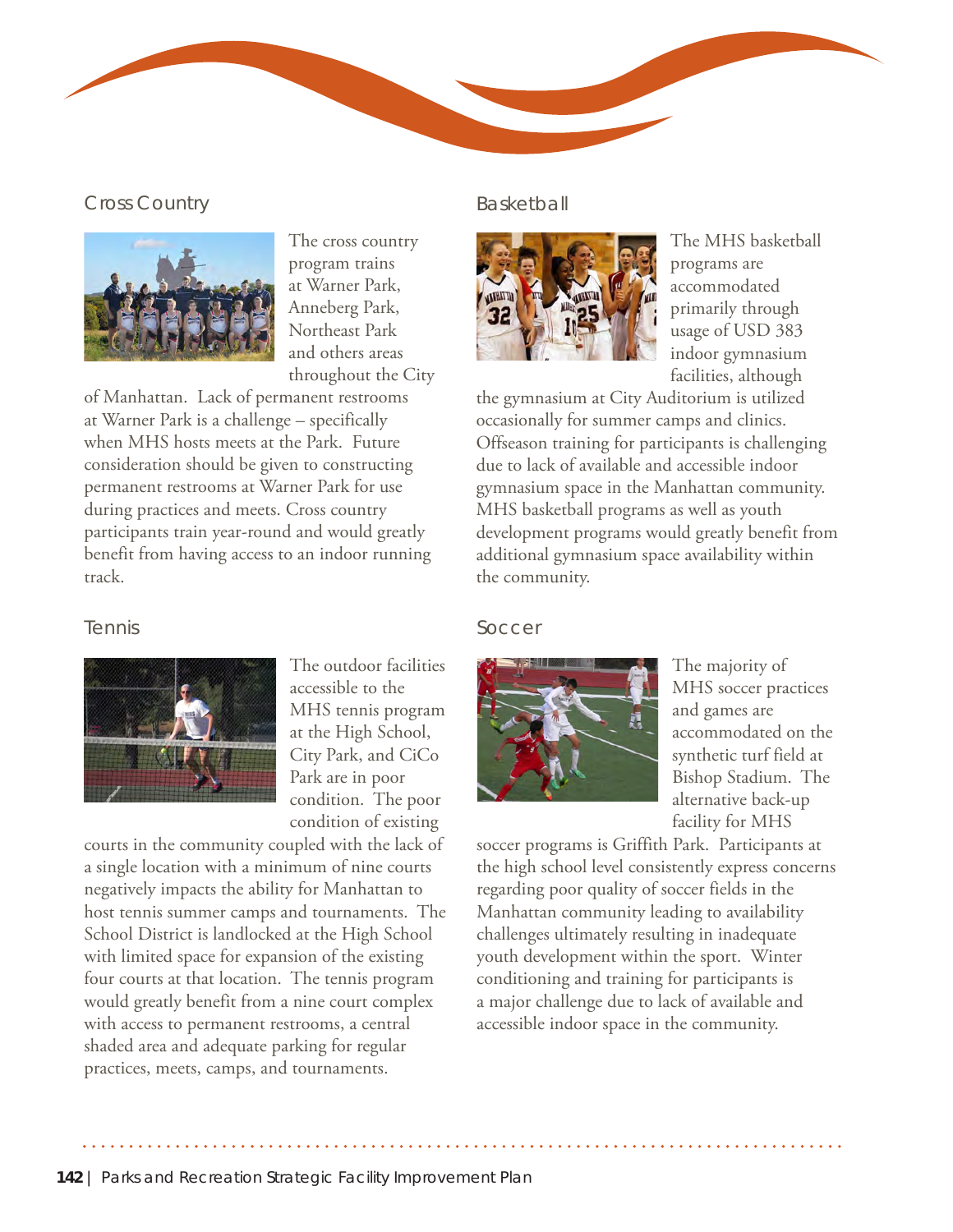#### *Swimming*



The MHS swimming programs typically have 40 to 50 participants per year and utilize the existing K-State Natatorium facility.

The Natatorium is programmed extensively and open swim times beyond scheduled training sessions are limited. The future uncertainty of the Natatorium is of concern to USD 383, as there is currently no other facility in Manhattan that could accommodate MHS swimming programs if the K-State facility was closed and not replaced or unavailable to MHS*.*

#### **Kansas State University Recreation Services**



The K-State Recreation Center consists of 11 basketball courts, 14 racquet ball courts, two squash

courts, four exercise rooms, one spinning room, and one personal training room. The facility averages approximately 3,500 users per day, with usage typically peaking at over 5,000 per day in January. The facility is funded through student and membership fees. Student fees at \$120 per student per semester combined with faculty and staff memberships at \$28 per month and affiliate memberships at \$38 per month help fund \$1.2M for operations and \$1.8M to retire debt annually.

The Manhattan community can utilize the K-State Recreation Center by joining the K-State Alumni Association, currently \$50 per year, and paying a \$56 per month membership fee. Guests can utilize the facility with a member for \$5 per day. Complete membership details and eligibility requirements is accessible on the K-State Recreational Services webpage. Limited partnerships between K-State and the City exist for use of University gymnasium spaces. However, some volleyball camps and programs are allowed access to these gymnasium spaces. Ahearn Field House is a shared facility used by Kinesiology, Athletics, Training, UFM, Cross Fit, and ROTC amongst other groups.

K-State recreation fields are not actively monitored and thus do receive some unprogrammed community usage. K-State does not allow personal trainers to utilize these recreation fields. There are approximately 30 different K-State Sports Clubs run by Recreation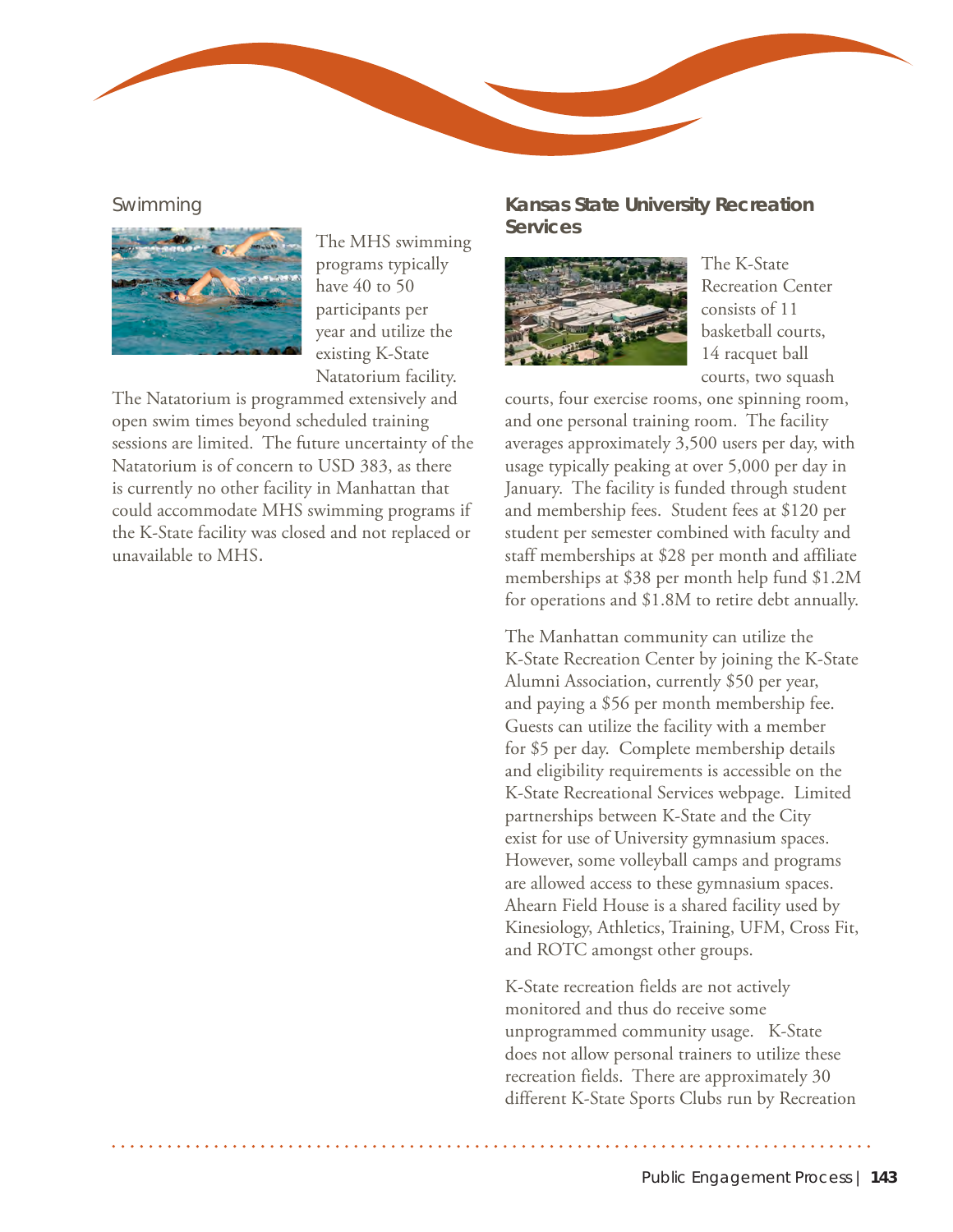

Services. The synthetic turf field at Memorial Stadium is used for some Club Sports, Marching Band, a few outside organizations and the community for some field sports. No formal system currently exists for community rental, reservation, or usage of K-State recreation fields.

#### **Swimming**



The K-State Natatorium provides a 25-yard, 8-lane competition pool, 6-lane warm-up pool, diving well, and spectator seating. The Natatorium is used by the Marlins Swim Team, MHS swimming programs, UFM, and other groups as well as the community. Programs offered at the

Natatorium include competitive swimming, swim lessons, water aerobics, hydro classes, scuba diving classes, life guard training, party rentals, and other uses. The facility is rented by multiple organizations in the community throughout the entire year and available open swim times are limited. K-State does not currently have swim teams and does not have plans to add this program in the future. Eventually the existing Natatorium will become too costly to operate and K-State does not anticipate replacing this competition pool venue when it is closed. Future development of a leisure pool, indoor and/or outdoor, by K-State Recreation Services may be a possibility, but would likely be many years off due to funding.

#### **Trail Users**



The organized trail user groups in Manhattan range from bicycling groups, runners, and cross country clubs. Several run and walk events

are organized by these and other not-for-profit groups and held within the parks and along the trails in Manhattan each year. In addition to organized groups, the trails in Manhattan provide citizens with a number of safe and accessible recreational opportunities, alternative transportation corridors, and connections between community destinations. The group identified several areas of the trails system in Manhattan that could be improved, including connectivity of parks, schools, and other destination hubs within the community through trails, improved and expanded sidewalk system, incorporation of bike lanes, and improved trail head amenities such as drinking fountains, seating and shade provisions, restrooms, and bike repair stations. Completion of Linear Park and continued implementation of recommendations from previous trails and bicycle master plans was also a recommendation from the groups.

## **Private Service Providers**



Representatives from several private sector recreation and athletic facility and service providers participated

in this focus group. Each of these private sector facility providers are serving specific existing needs within the community. These facilities range from indoor spaces for strength training, physical therapy, gymnastics, tennis, and a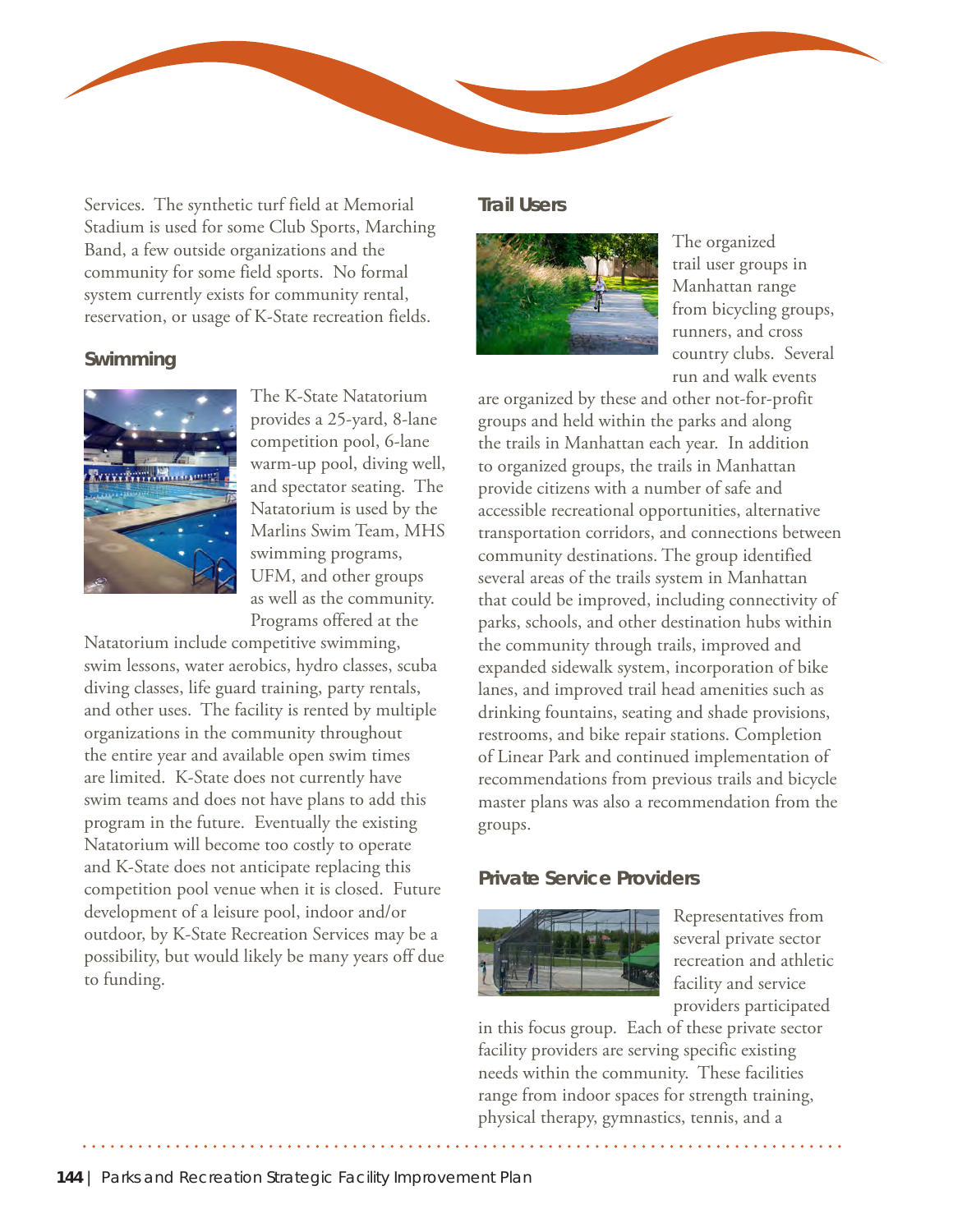variety of small space uses. None of the private sector providers currently offer indoor aquatics of any kind. Outdoor facilities provided within the private sector include tennis, golf, driving range, mini golf, batting cages, and limited flexible open space. In general private sector providers believe an underserved population of the Manhattan community exists when it comes to indoor recreation facility accessibility due to economic demographics and affordability of memberships. However, competition and potential displacement of for-profit private sector facilities by subsidized public facilities is of concern should the City decide to pursue new recreation facilities in

the future. The program and facility offerings for a potential new public recreation center or centers should be strategically developed to serve



the unmet needs and undeserved demographic in the Manhattan community, not to compete with existing for-profit facility providers.

#### **Arts and Humanities**



The arts and humanities group included representatives from diverse ethnic dance groups, theatre groups, visual arts, and performing arts

groups. With the exception of the privately owned Manhattan Art Center – which is limited to occupancy of 150, these groups With the

exception of the privately owned Manhattan Art Center – which is limited to occupancy of 150, these groups utilize public facilities such



as Community House, City Auditorium, and Roundhouse. None of the these facilities are ideal for theatre



performances or dancing due to inadequate HVAC systems, lighting, sound systems and acoustics, flooring materials, available space, and occupancy limits. The arts and humanities groups in Manhattan would greatly benefit from a performing arts theatre and large multipurpose space for dancing and community events that is available and economically accessible to these groups.

# **Community Service Organizations**



Participation in programs offered by UFM and other community-based organizations continues to grow in the

Manhattan community. UFM currently serves in several capacities, including offering community recreation and education programming, acting as a liaison between K-State, Manhattan CVB, and event organizer/sponsors seeking to utilize K-State facilities, limited facility offerings, and other community outreach roles. One major challenge currently in Manhattan for community organizations is limited availability of accessible and affordable indoor meeting spaces – especially spaces with direct access to kitchen facilities for cooking classes, community dinners, and celebrations. In addition to multipurpose rooms for meetings, classes, and lessons, community organizations in Manhattan would greatly benefit from a large indoor multipurpose space such as a gymnasium with wood flooring that can be subdivided into separate spaces for smaller activities.